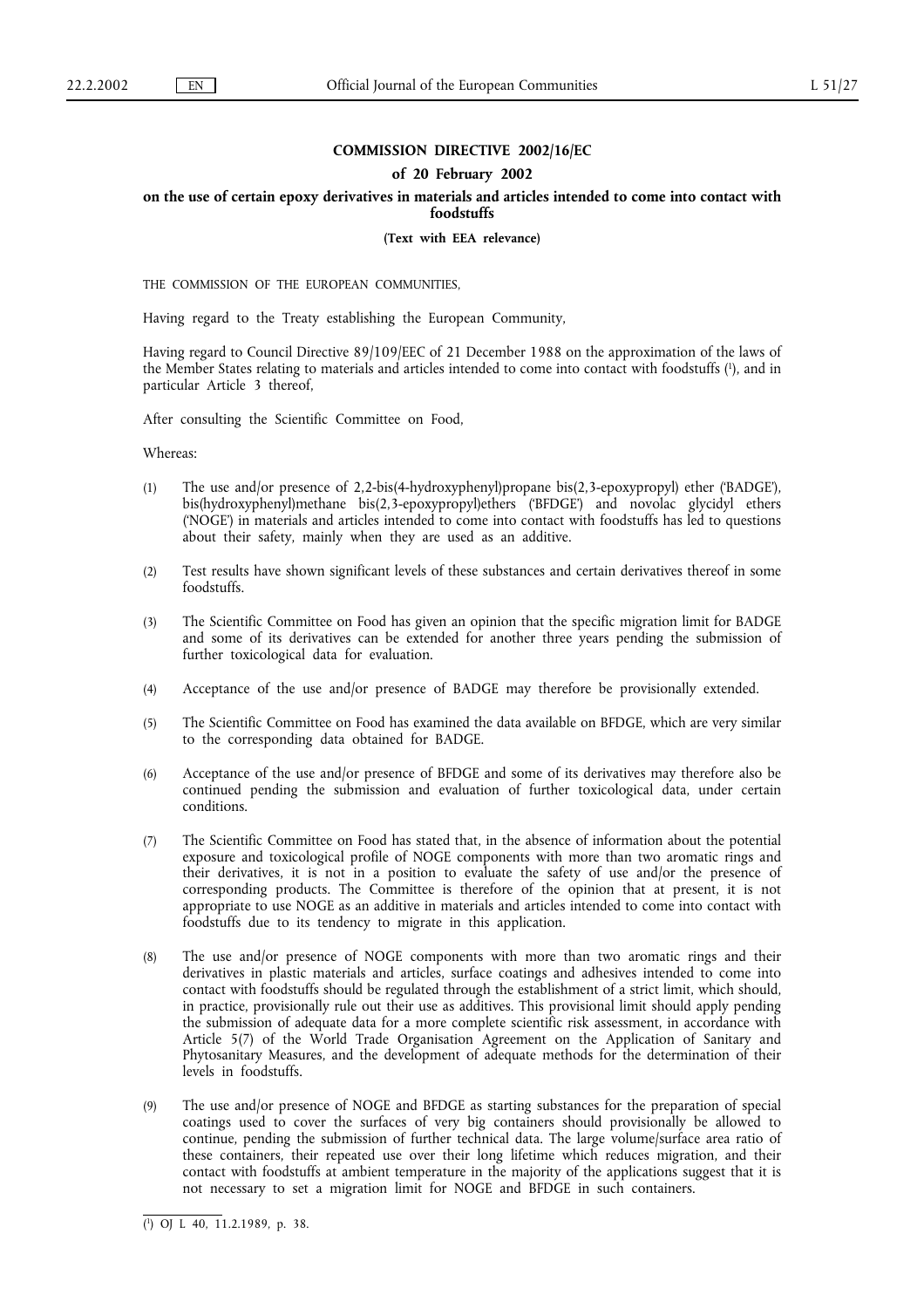- (10) Member States which have not yet authorised the use and/or the presence of BADGE and/or BFDGE and/or NOGE in materials and articles intended to come into contact with foodstuffs should be able to maintain their prohibition.
- (11) The use and/or presence of BADGE, BFDGE and NOGE in plastic materials and articles, surface coatings such as varnishes, lacquers and paints, as well as adhesives, should be regulated at Community level to avoid risks to human health and barriers to the free movement of goods.
- (12) Errors due to the presence of other chemical substances may occur during analysis. Validated methods of analysis are, therefore, necessary for correct verification of compliance with the restrictions set out in the Directive.
- (13) A transitional period should be provided for in respect of materials and articles which are brought into contact with foodstuffs before the deadline for implementation of this Directive.
- (14) This transitional period should also take into account the requirements of Directive 2000/13/EC of the European Parliament and of the Council of 20 March 2000 on the approximation of the laws of the Member States relating to the labelling, presentation and advertising of foodstuffs (1), as amended by Commission Directive  $2001/101/EC$  (2).
- (15) In view of the new technical requirements, Commission Directive 2001/61/EC of 8 August 2001 on the use of certain epoxy derivatives in materials and articles intended to come into contact with foodstuffs (3) should be repealed for reasons of clarity.
- (16) The measures provided for in this Directive are in accordance with the opinion of the Standing Committee on Foodstuffs,

HAS ADOPTED THIS DIRECTIVE:

## *Article 1*

1. This Directive shall apply to materials and articles which, in the finished product state, are intended to come into contact or are brought into contact with foodstuffs and are intended for that purpose and which are manufactured with or contain one or more of the following substances:

- (a) 2,2-bis(4-hydroxyphenyl)propane bis(2,3-epoxypropyl) ether (hereinafter 'BADGE'), and some of its derivatives;
- (b) bis(hydroxyphenyl)methane bis(2,3-epoxypropyl)ethers (hereinafter 'BFDGE'), and some of their derivatives;
- (c) other novolac glycidyl ethers (hereinafter 'NOGE'), and some of their derivatives.
- For the purposes of this Directive, 'materials and articles' are:
- (a) materials and articles made of any type of plastics;
- (b) materials and articles covered by surface coatings;
- (c) adhesives.

2. This Directive shall not apply to containers or storage tanks having a capacity greater than 10 000 litres or to pipelines belonging to or connected with them, covered by special coatings called 'heavy-duty coatings'.

## *Article 2*

The materials and articles referred to in Article 1(1) shall not release the substances listed in Annex Iin a quantity exceeding the limit laid down in that Annex.

The use and/or presence of BADGE in the manufacture of those materials and articles may only be continued until 31 December 2004.

<sup>(</sup> 1) OJ L 109, 6.5.2000, p. 29.

<sup>(</sup> 2) OJ L 310, 28.11.2001, p. 19.

<sup>(</sup> 3) OJ L 215, 9.8.2001, p. 26.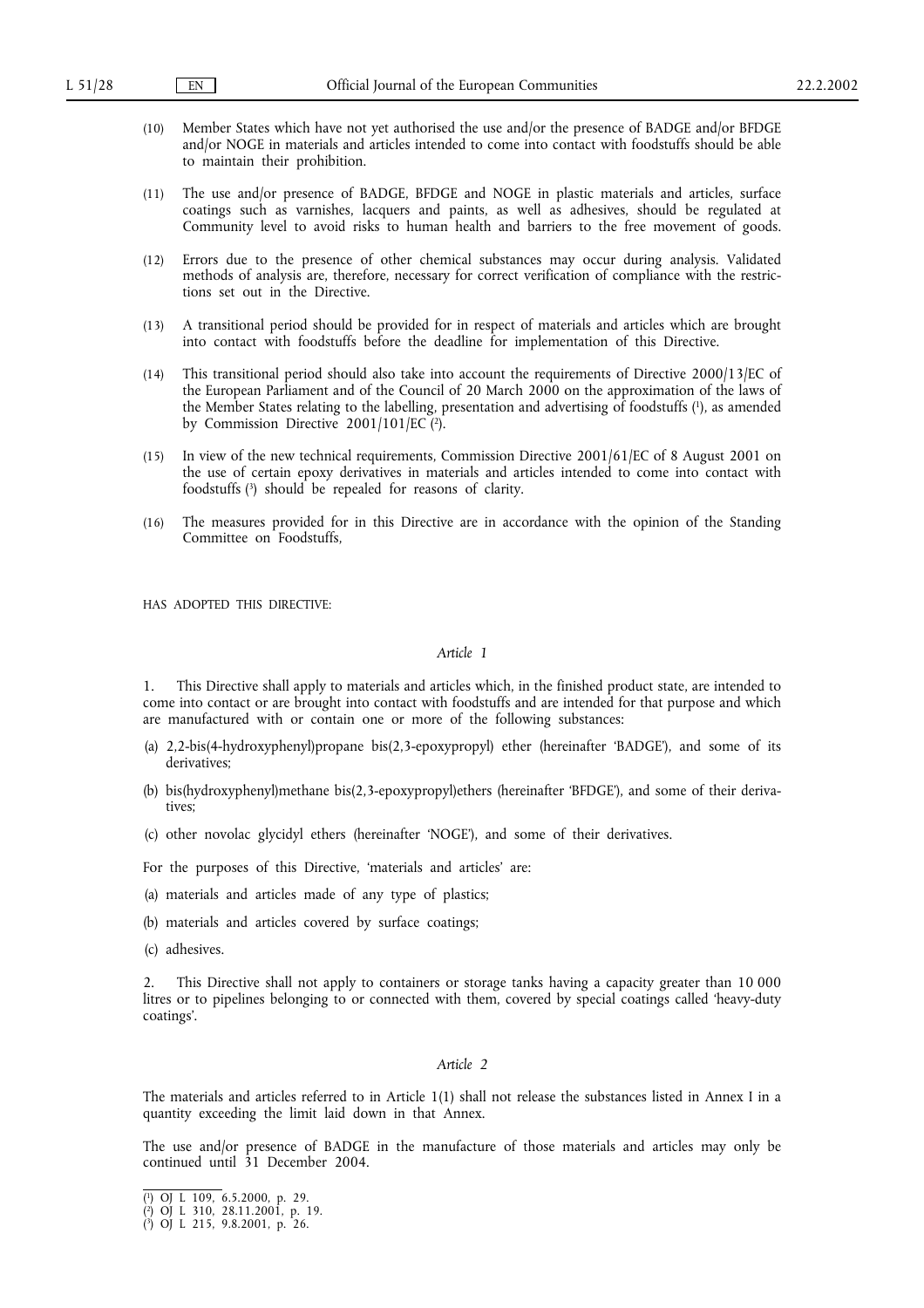#### *Article 3*

The materials and articles referred to in Article 1(1) shall not release the substances listed in Annex II in a quantity which, when added, to the sum of BADGE and its derivatives listed in Annex I, exceeds the limit laid down in Annex II.

The use and/or presence of BFDGE in the manufacture of those materials and articles may only be continued until 31 December 2004.

#### *Article 4*

As from 1 March 2003, the quantity of NOGE components with more than two aromatic rings and at least one epoxy group as well as their derivatives containing chlorohydrin functions and having a molecular mass less than 1 000 daltons shall not be detectable in the materials and articles referred to in Article 1(1) at the detection limit of 0,2 mg/6 dm², including analytical tolerance.

For the purpose of this Directive, the detection limit specified in the first paragraph should be verified by a validated method of analysis. If such a method does not exist, an analytical method with appropriate performance characteristics may be used, pending the development of a validated method.

The use and/or presence of NOGE in the manufacture of those materials and articles may only be continued until 31 December 2004.

#### *Article 5*

The requirements of this Directive shall not apply to materials and articles covered by surface coatings, and adhesives, referred to in points (b) and (c) of the second subparagraph of Article 1(1), which are brought into contact with foodstuffs before 1 March 2003. These materials and articles may continue to be placed on the market provided that the date of filling appears on the materials and articles, taking into account the requirements of Directive 2000/13/EC.

# *Article 6*

Directive 2001/61/EC is hereby repealed.

References to the repealed Directive shall be construed as references to this Directive and be read in accordance with the correlation table set out in Annex III.

## *Article 7*

Member States shall bring into force the laws, regulations and administrative provisions necessary to comply with this Directive by 28 February 2003 at latest. They shall forthwith inform the Commission thereof.

When Member States adopt those provisions, they shall contain a reference to this Directive or be accompanied by such a reference on the occasion of their official publication. Member States shall determine how such reference is to be made.

# *Article 8*

This Directive shall enter into force on the 20th day following its publication in the *Official Journal of the European Communities*.

## *Article 9*

This Directive is addressed to the Member States.

Done at Brussels, 20 February 2002.

*For the Commission* David BYRNE *Member of the Commission*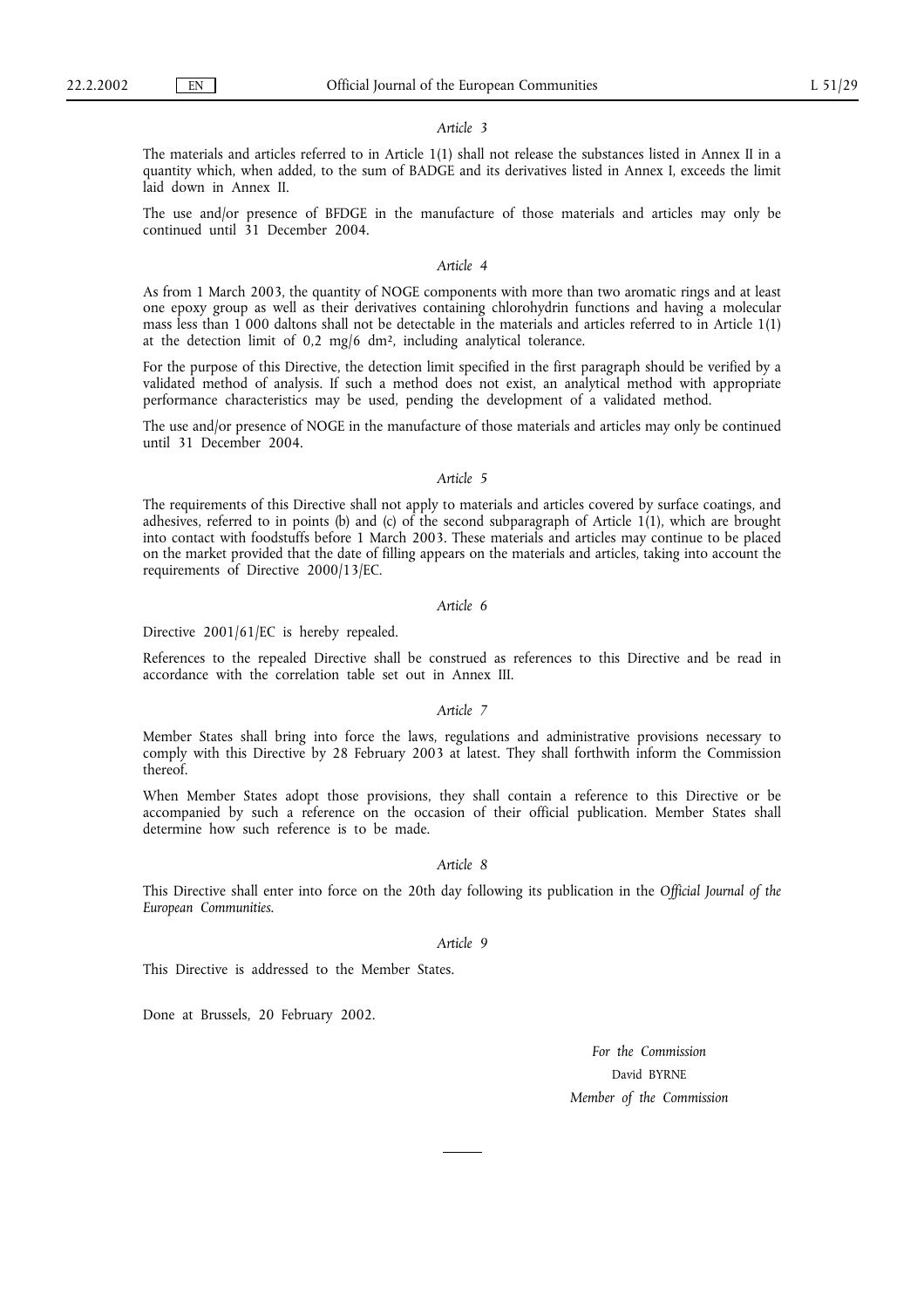## *ANNEX I*

## **Specific migration limit for BADGE and certain of its derivatives**

- 1. The sum of the migration levels of the following substances:
	- (a) BADGE (= 2,2-bis(4-hydroxyphenyl)propane bis(2,3-epoxypropyl) ether;
	- (b) BADGE.H<sub>2</sub>O;
	- (c) BADGE.HCl;
	- (d) BADGE.2HCl;
	- (e) BADGE.H<sub>2</sub>O.HCl

shall not exceed the following limits:

- 1 mg/kg in foodstuffs or in food simulants (analytical tolerance excluded), or
- $-1$  mg/6 dm<sup>2</sup> in accordance with the cases provided by Article 4 of Commission Directive 90/128/EEC (<sup>1</sup>).
- 2. The migration testing shall be carried out in accordance to the rules established in Council Directive 82/711/EEC (2), as well as in Directive 90/128/EEC. However in aqueous food simulants, this value should also include BADGE.2H<sub>2</sub>O unless the material or article is labelled for use in contact only with those foods and/or beverages for which it has been demonstrated that the sum of the migration levels of the five substances listed in paragraph 1(a), (b), (c), (d) and (e) cannot exceed the limits provided in paragraph 1.
- 3. For the purpose of this Directive, the specific migration of the substances listed in paragraph 1(a), (b), (c), (d) and (e) should be determined by a validated method of analysis. If such a method does not exist, an analytical method with appropriate performance characteristics may be used, pending the development of a validated method.

<sup>(</sup> 1) OJ L 75, 21.3.1990, p. 19. ( 2) OJ L 297, 23.10.1982, p. 26.